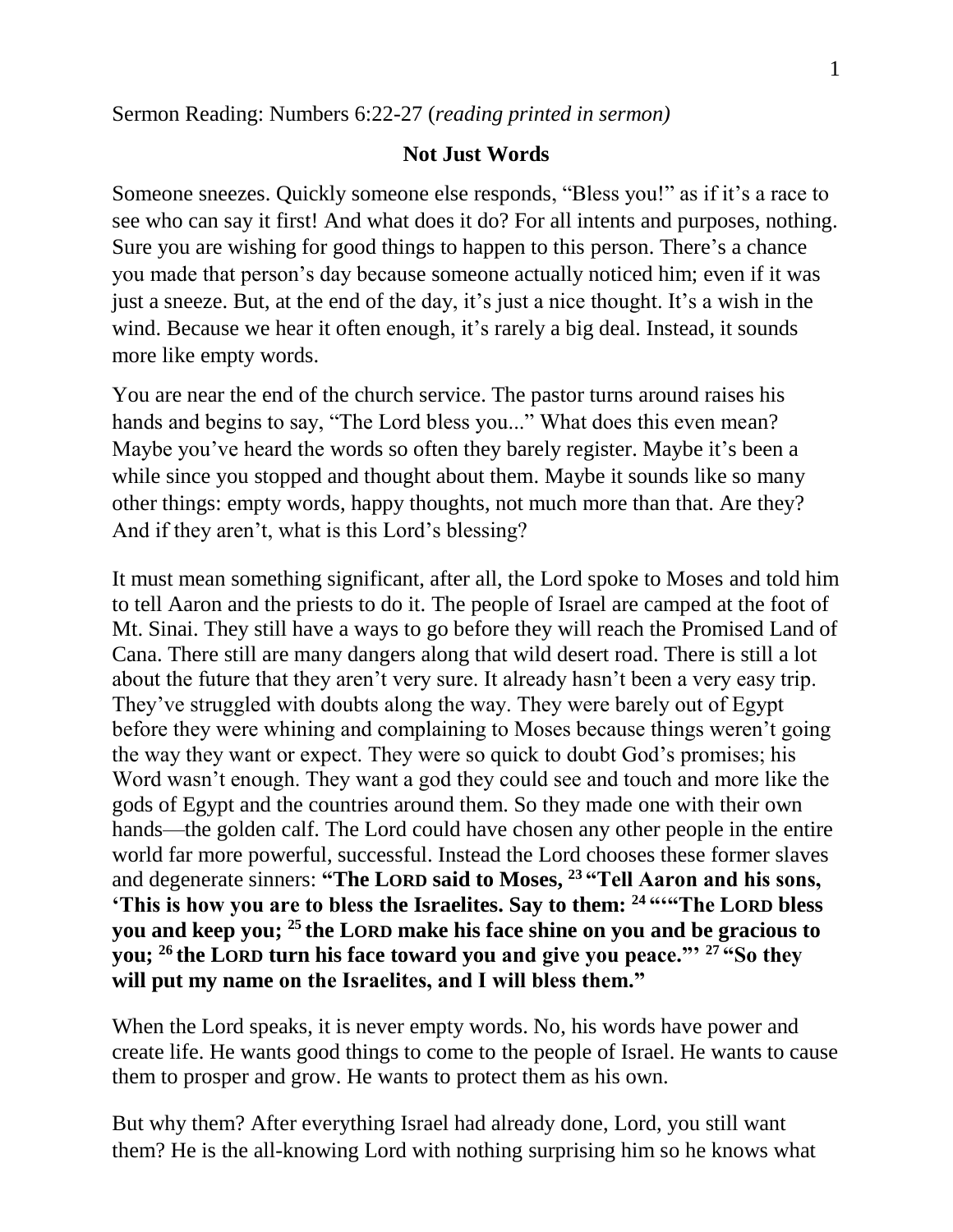these people would do. The Old Testament isn't so much a history of the good things about God's people but more a broken record that repeats itself of broken promises by Israel. Time and again they will cheat on the Lord with the false gods of their neighbors. Time and again they will do evil in the eyes of the Lord. Time after time they will improve a little bit only to fall deeper into sin and temptation. And still, he wants to give them this? How could he? Why them?

We could wonder the same thing for ourselves here 3500 years later. When we consider the vast heavens with their estimated 100 billion galaxies that we know about with more yet to be discovered, why do we get to have this blessing? When we consider how his fingers set in order the tiniest of molecules along with the stars in the heavens, the sun and moon he places neither too far nor too close but just right to benefit this earth, who am I? "**What is man that you are mindful of him? The son of man that you care for him"** (Psalm 8:4)?

When we consider the work of our hands, yes it is important and it is needed, but in the grand scheme of everything and everyone, it's so little, so tiny. So why me? When we consider how so often the work of our own hands is done to serve me, how when we do serve or don't serve it's because we are so wrapped up with what will I get out of it, why me? Consider all the broken promises to do better next time. Consider how quickly we grumble and complain, whine and doubt when things aren't going the way we want or expect. Think about how we form our own idols as we fear, love, and trust money, work, family, children, hobbies, especially that pet sin you turn back to again more than Lord. Why me? When we consider how we take a free gift from God and turn it around into something that we need to prove that we should have, we need to work to deserve, we need to do to keep you realize how insolent that is? Why me when he knows how I'm going to fail again? He knows how you will struggle and fall more. So why you? He's under no obligation to do anything for us. He's a jealous God who will not stand by and ignore when his honor, his praise, his glory that only really belongs to him is given to another. So, what about me? What about you?

He doesn't turn his back and leave you. He put his name on you and claimed you his own. For Israel the priest raises his hands and speaks. For you, he brings you closer and physically pours water over your head and speaks the Word, "I baptize you in the name of the Father, Son, and Holy Spirit." He didn't strike you down with holy fire as you came into his presence. Instead, he looks upon you and smiles. Not because you've done such a great work to be here, but because you are his child. Into the name of the Triune God you were baptized and God put his claim, his name, his promise and blessing on you personally and individually.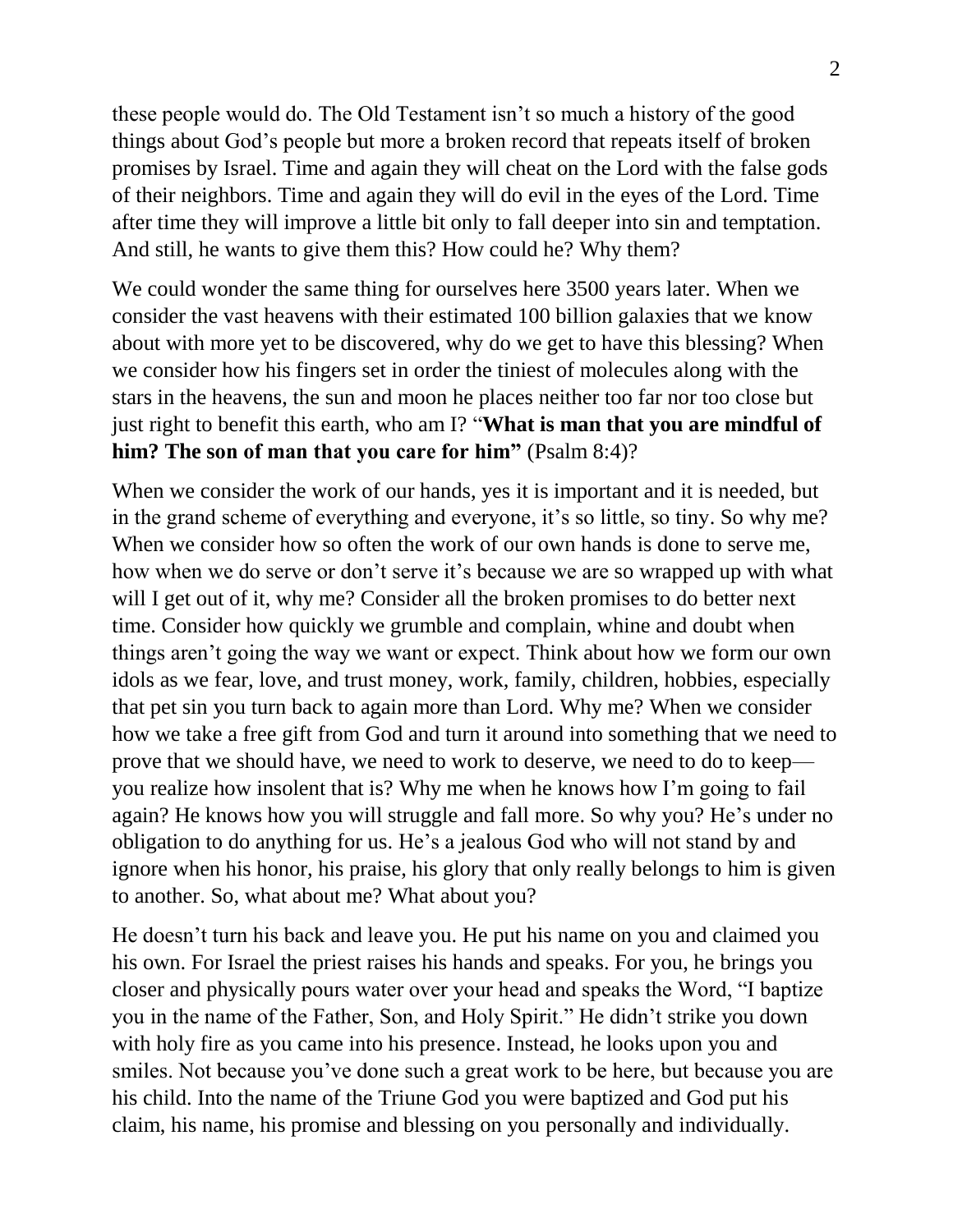The Triune God, what does that even mean? The word is simply three—tri—one une. It describes who God is but hardly explains him. It's how he clearly has revealed himself to us in his Word. At the same time, it's a drop in the infinite ocean of the I AM LORD. It's impossible for our minds to understand, but that's a good thing. Why would we want a God that we could understand fully and completely? That would make him such a tiny God. That makes him a God we could package away and easily confine. We would have every reason to doubt and to question Him. No, he is Lord whose judgments are unsearchable and whose paths are beyond tracing out (Romans 11:33). It is this Lord who says: "**I will bless them."** This is his blessing. This is his work. I will bless them. And what he says, he does.

"**The Lord bless and keep you**." It's not an empty wish that he may or may not do. The Lord will and does. He opens his hands and satisfies the desires of every living being. But how much more he does for you! After all, you are his son, his daughter. Even sinful fathers know how to give their children good gifts. How much more the Lord? And because you are his child he protects and guards you. You have no idea what types of dangers and disasters he protects you from day after day and as you put your head down to sleep at night after night. He guards you against the hounds of Satan that wish to devour you. He guards you from the fiery arrows of temptation that might steal you from him. And when you have fallen, he leads you through and keeps you with Word and Sacrament in the one true faith that he creates and sustains.

"**The Lord make his face shine on you and be gracious to you."** He has every right to give me the darkness of his face. Look at the darkness of this world. Look at the grime of sin that is disgusting even for us to look back at and see what we have done. The stench of death that hangs over us as the consequence for our sin is appalling. But instead of leaving us in the dark, the Father sends his Son who is the Light. Jesus says, "Those sins are not yours. They are mine. That death won't be yours. It's mine. The hell you deserve I suffer for you."

Instead of turning his face on you, the Father leaves his own Son in the dark. We hear Him cry out, "Why have you forsaken me?" He's buried in the darkness of the tomb when he gives up his life and dies. But on Easter morning the Son rises. Death is defeated. Payment for sin is made and accepted. The Lord does not treat you as you deserve. Jesus already suffered for you. He will not punish you for what you've done. He's already crushed Jesus. You have been justified through faith that means you stand before God not guilty. Your sins are forgiven so the Lord's face shines on you! We could never prove that we deserve it; he doesn't want you to try either. This is grace—love we don't deserve he freely gives. When he looks